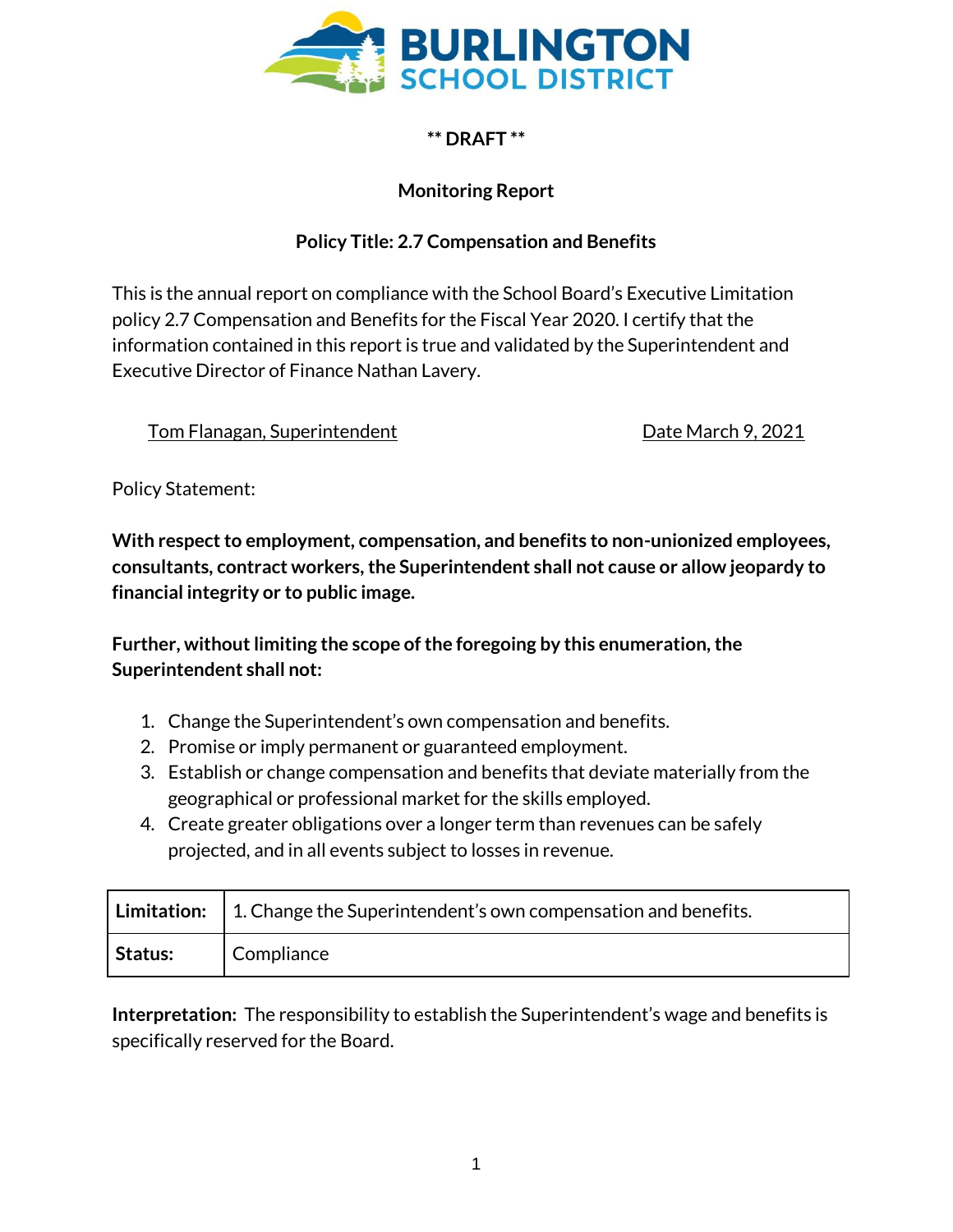

**Evidence:** The Superintendent is under contract with the Burlington School District through June 30, 2021. The Superintendent's wage and benefits are established in this contract. The Board voted to authorize this contract on December 11, 2017 (action reflected in [Board minutes](http://www.bsdvt.org/wp-content/uploads/2018/02/December-11-2017-Full-School-Board-Meeting-Minutes-1.pdf)). The Superintendent's contract is on file with the Human Resource Services Department and can be provided to Board members upon request. The Superintendent's current rate of pay is \$163,508 (pursuant to [Board action](https://go.boarddocs.com/vt/bsdvt/Board.nsf/files/BFRLM74D7416/$file/8_13_19%20School%20Board%20Meeting.pdf) on August 13, 2019). Any additional compensation, such as performance pay pursuant to the contract, must be authorized by the Board.

|                | <b>Limitation:</b> $\vert$ 2. Promise or imply permanent or guaranteed employment. |
|----------------|------------------------------------------------------------------------------------|
| <b>Status:</b> | Compliance                                                                         |

**Interpretation:** The Superintendent shall not offer contracts of permanent employment to employees.

**Evidence:** For unionized personnel, the term of employment is governed by collective bargaining agreements. None of the [collective bargaining agreements](http://www.bsdvt.org/master-agreements/) provide for permanent employment, however, contracts are generally renewed unless the position is temporary or eliminated, or the employee's performance is not satisfactory. Approximately 5% of employees are nonunion. Non-unionized staff are typically provided assurance of employment for only one year. Annual employment contracts detailing the coming year's wages are offered within budget parameters for those staff members being continued the next year. Temporary and long-term substitute contracts indicate that they are at will and are of limited duration. Senior administrative staff are typically provided a two-year employment contract, with a salary commitment for only one year. The Superintendent establishes compensation for the succeeding year by March 1. The decisions by the Superintendent to renew administrative contracts and establish their duration are based on the needs of the organization and the performance of the administrators. The Superintendent has not offered contracts to any staff in excess of these terms.

Sample Personal Services [NonUnion Contract](https://drive.google.com/open?id=1He7vUDpb8T2BiwU47YtqStm5wmzfHcFd)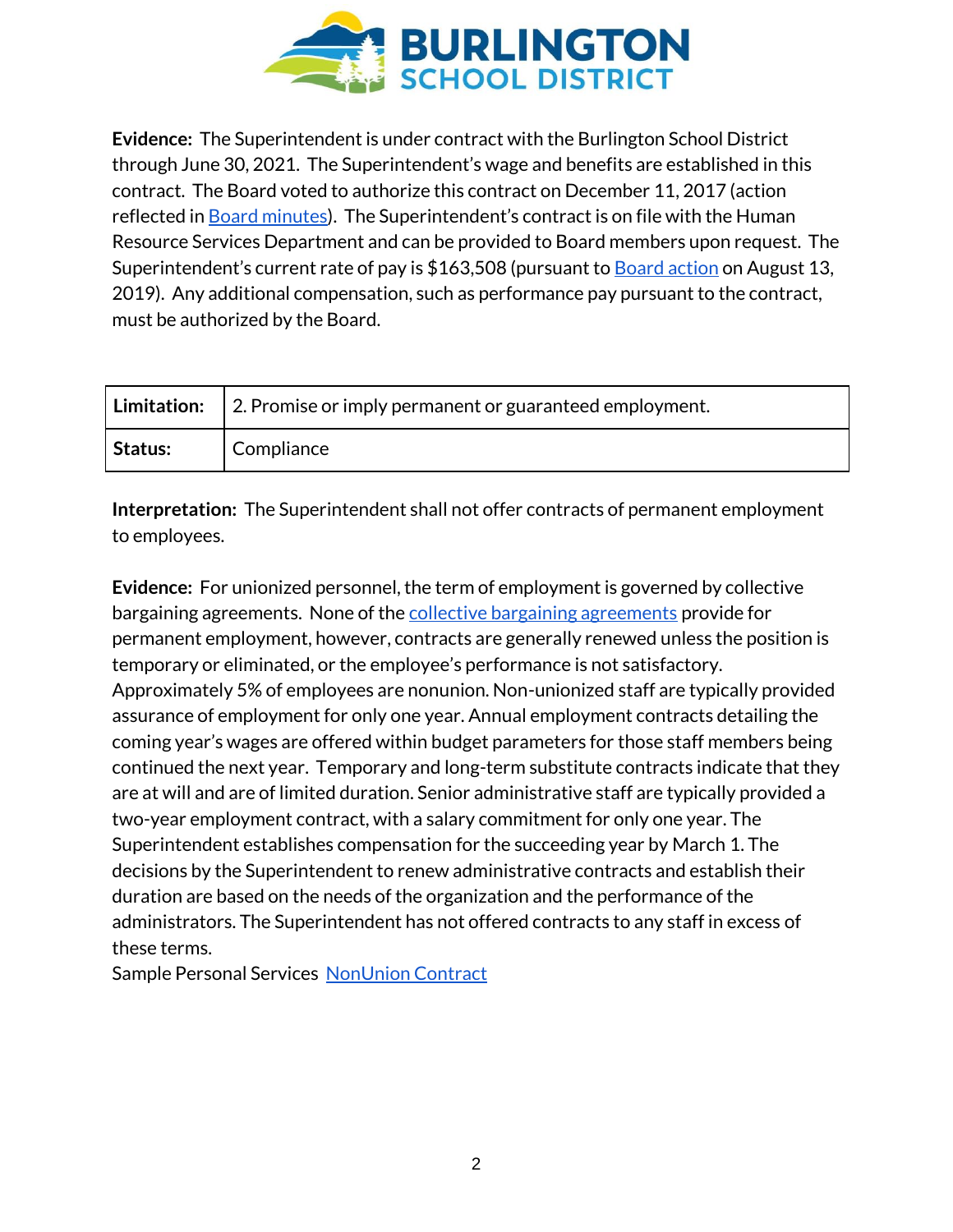

| Limitation: | 3. Establish or change compensation and benefits that deviate materially<br>from the geographical or professional market for the skills employed. |
|-------------|---------------------------------------------------------------------------------------------------------------------------------------------------|
| Status:     | Partial compliance                                                                                                                                |

**Interpretation:** Wage rates and benefits shall be paid in accordance with collective bargaining agreements. Wage rates and benefits for non-unionized staff shall be reasonably consistent with those paid to employees performing similar work in the local job market.

**Evidence:** For most employees, wages and benefits are established i[n collective](http://www.bsdvt.org/master-agreements/)  [bargaining agreements.](http://www.bsdvt.org/master-agreements/) These contracts provide a mechanism for the resolution of disputes between the parties over the amount or administration of wages and benefits. The annual raise provided to most unionized and non-unionized staff was 3.5%. Bargaining with the Bus Services employees is in the post-fact finding stage. The Superintendent receives a comparative statewide data from the Vermont Superintendents Association, analyzing by position Central Office and building-based administrators and Central Office support staff. The VSA data is self-reported from schools and does not take into account differing job descriptions and duties for similarly titled positions hence often the report is comparing apples to oranges. HR uses other sources such as the Bureau of Labor Statistics to get more accurate and appropriate salary ranges. Additionally, HR compares the actual job duties of similar positions by consulting with school districts in Chittenden County. HR provides salary range information to hiring administrators. A compensation/classification plan with a corresponding compensation policy/procedure is very important to ensure fair and equitable pay and aids in efforts to attract the best and most qualified applicants. This most significantly impacts non-union staff who seek comparability in compensation. Funding for a compensation study was not supported in the current year's budget. The Superintendent is exploring temporary reductions in other administrative areas in order to fund a compensation study. A study would provide hard data to enable any corrective action and measurable compliance with this limitation.

|                | <b>Limitation:</b> $\vert$ 4. Create greater obligations over a longer term than revenues can be<br>safely projected, and in all events subject to losses in revenue. |
|----------------|-----------------------------------------------------------------------------------------------------------------------------------------------------------------------|
| <b>Status:</b> | Compliance                                                                                                                                                            |